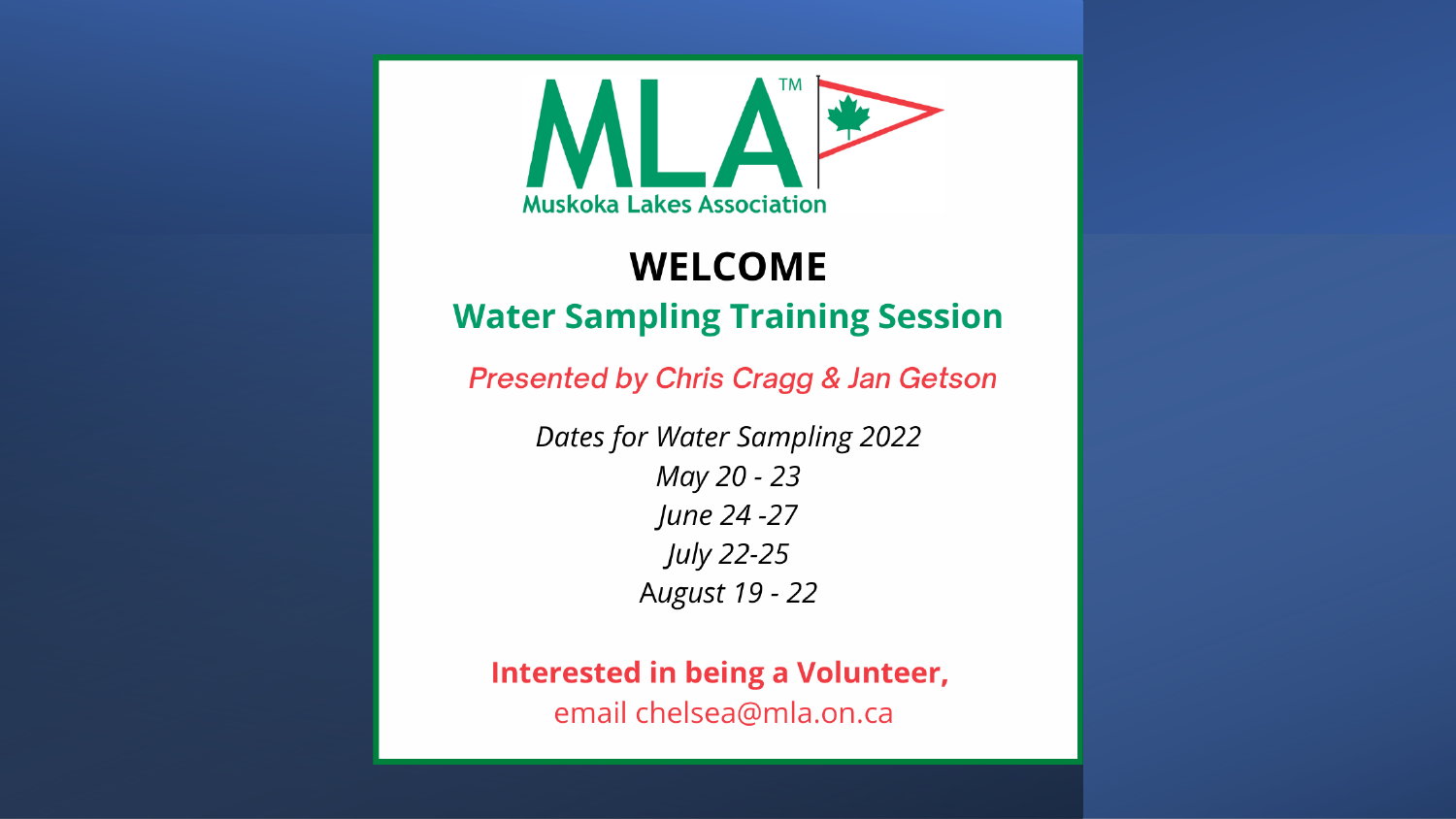#### Introductions

- Chris Cragg Chair, MLA Environment Committee
- Jan Getson Educator, extensive sampling experience
- Chelsea Callard Office Co-Ordinator 705-765-5623
- Erla McCaig MLA General Manager [since February]
- Consultant Kris Hadley, Hutchinson Environmental Sciences Ltd
- Testing Lab ALS Toronto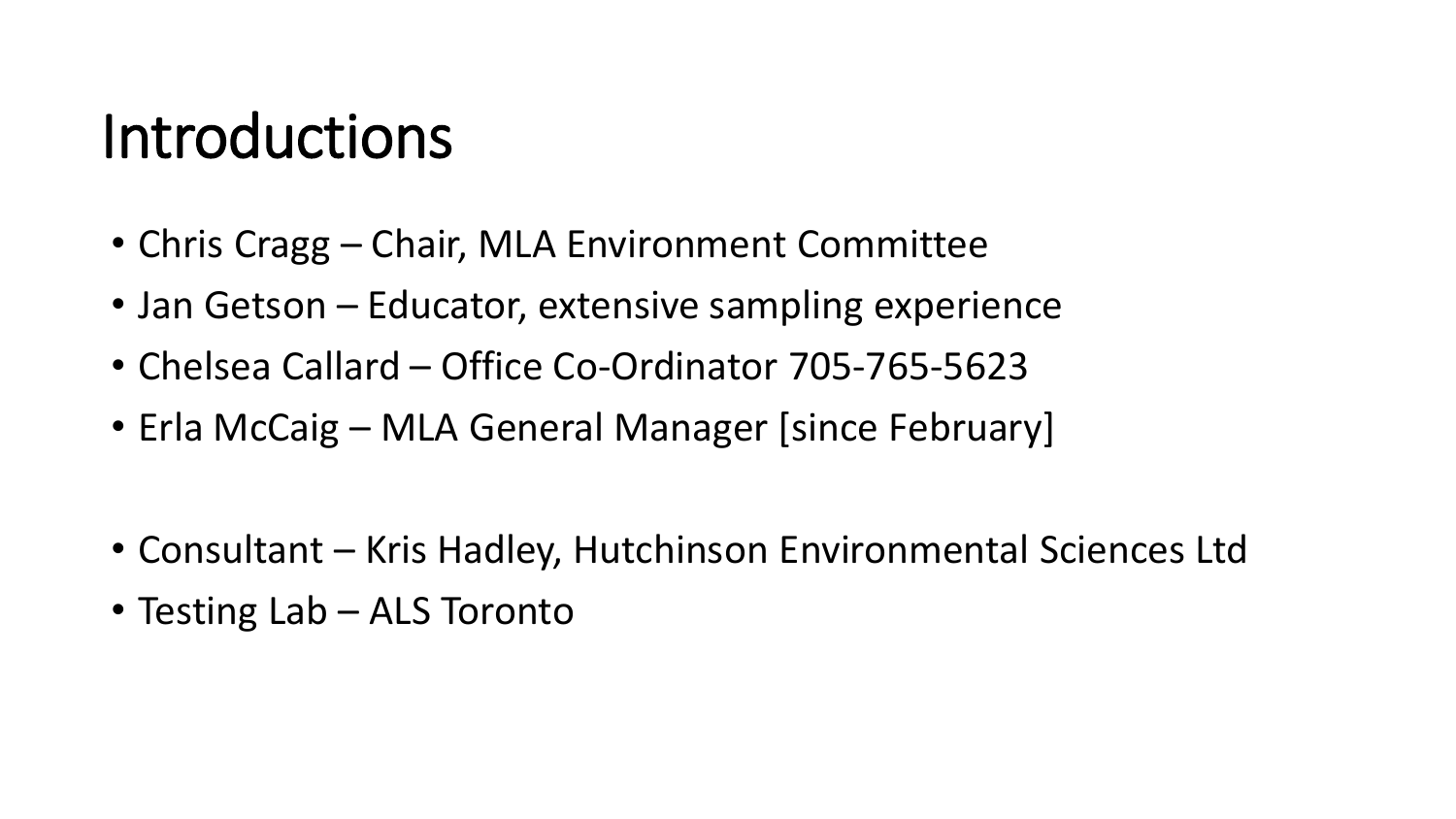### AGENDA

- Brief History [Chris]
- Tweaks to the program for 2022 [Jan]
- Training video
- Q&A Session [ please enter your questions using the Q&A tab on your Zoom toolbar / top or bottom of your screen]
- Wrap Up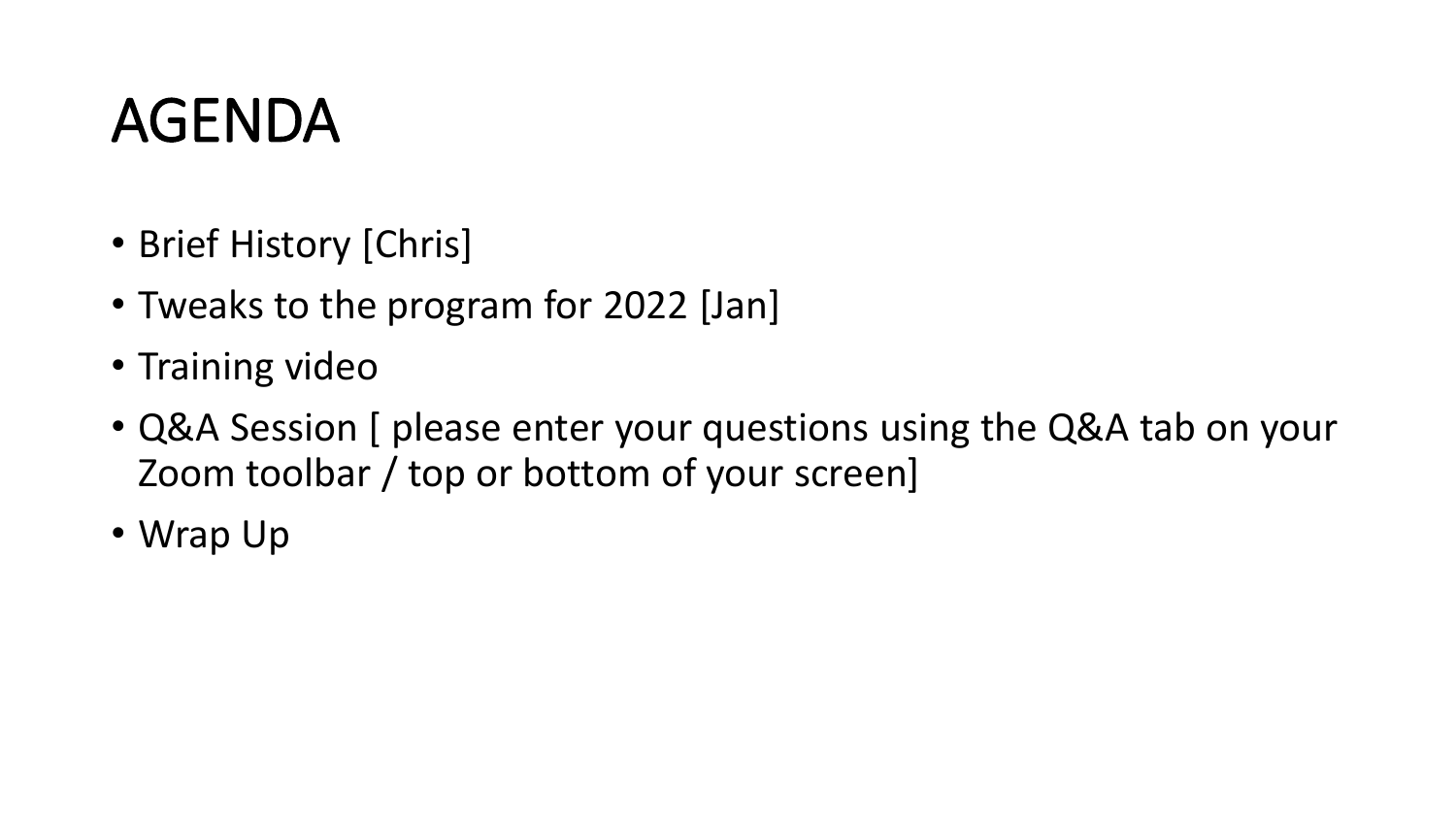# Recent **History**

2022 will be first year return to "normal" schedule since Pandemic

No testing in 2020

Delayed start in 2021 due to Covid protocols [about two weeks]

2021 WQ results presented at MLA webinar last week [May 10th]

Small number of Yellow rated sites [half algae; half bacteria] with post rainfall sampling possibly influencing results

One Red site [WLB] based on long term increasing Phosphorus trend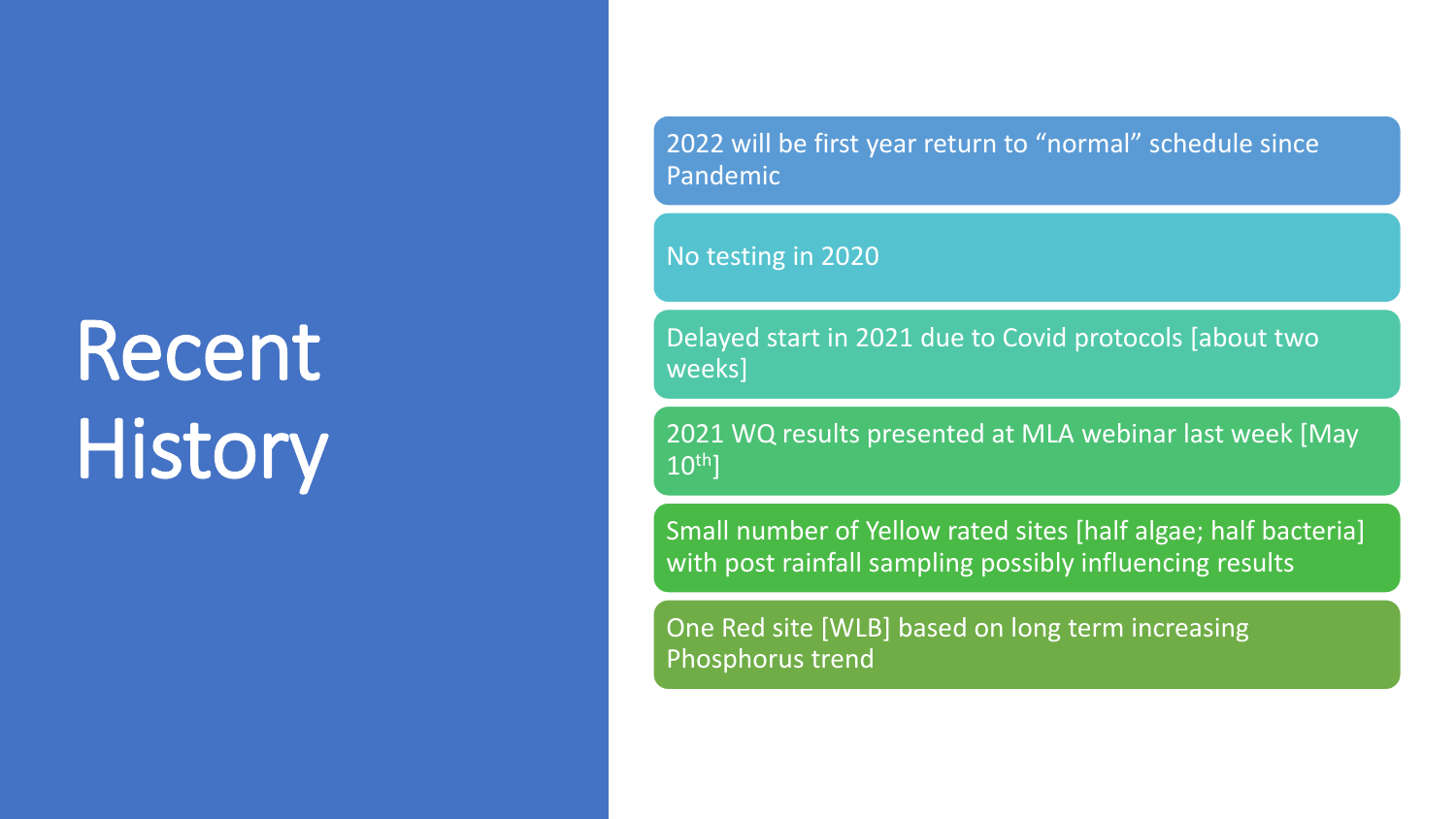#### Water Levels Normal for May 20<sup>th</sup> Testing





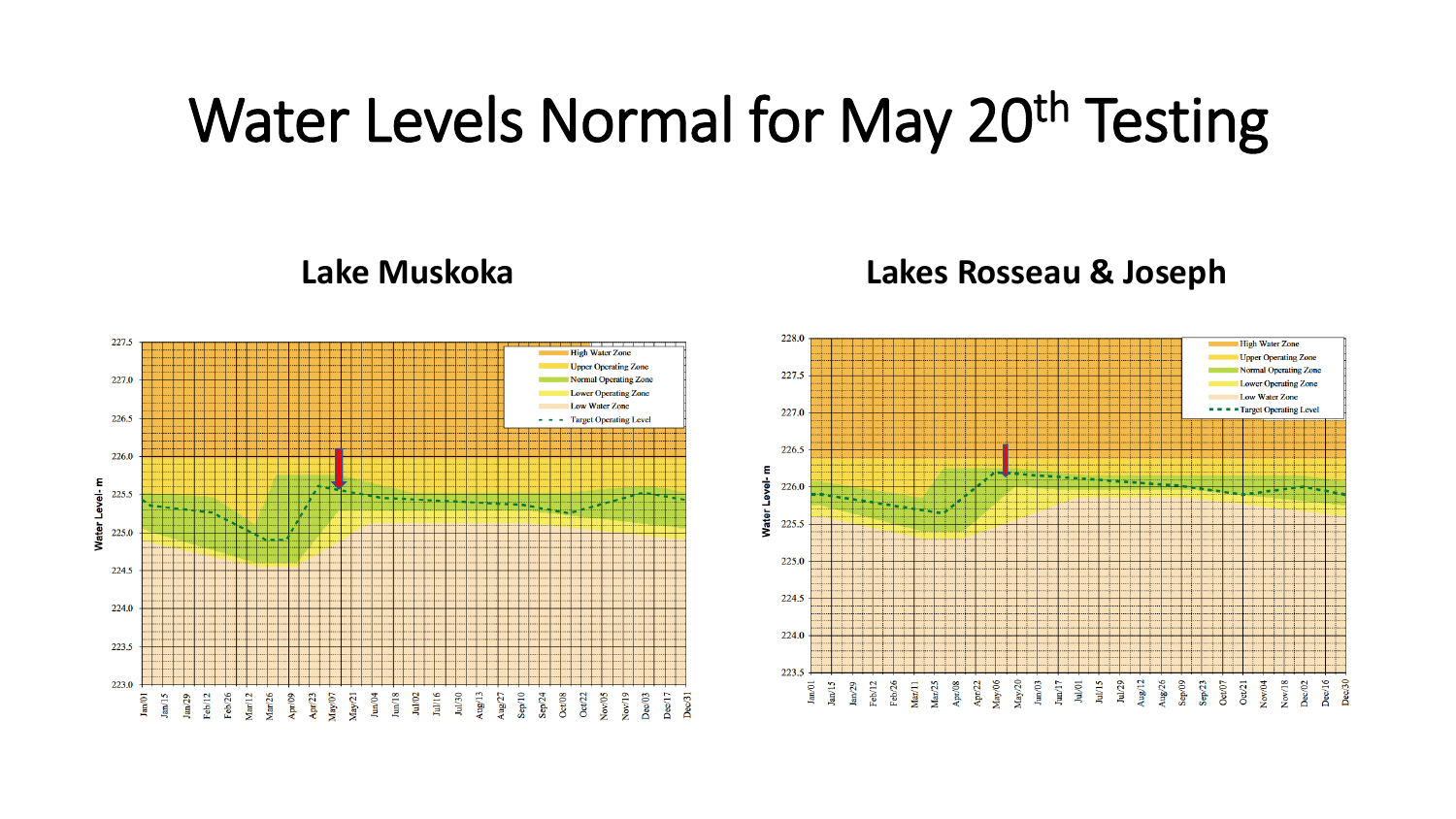### Tweaks to Program

- When to sample to avoid, if possible, rain effects
- Improved notes : rain / size of waves / other observations
- Sampling at Deep Water sites [next slide]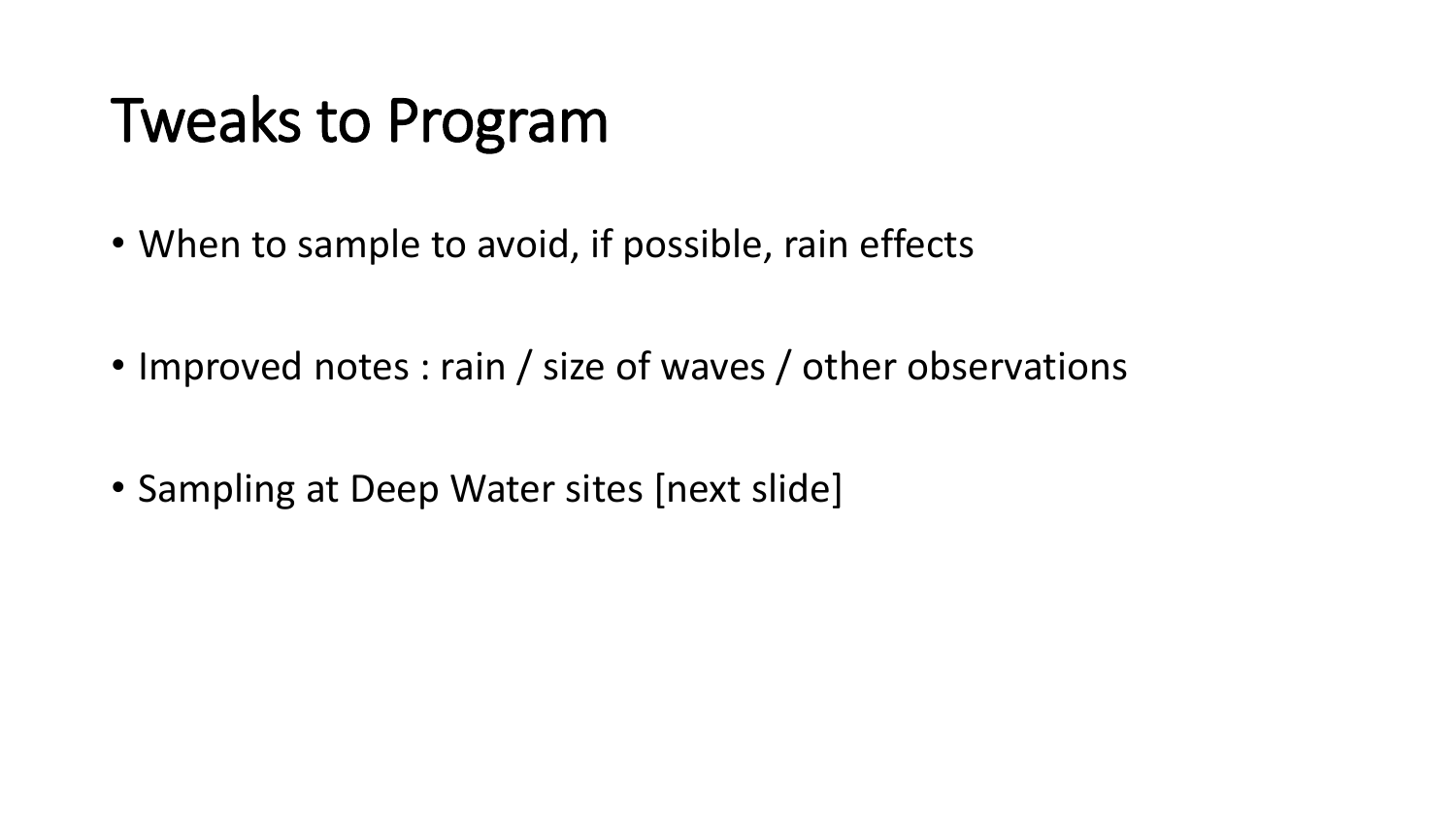#### Weekend Weather

|                      | Next 7 Days                |                                        |                      |                                            |                               |                      | $\mathbb{C}$                           |
|----------------------|----------------------------|----------------------------------------|----------------------|--------------------------------------------|-------------------------------|----------------------|----------------------------------------|
|                      | Fri<br>05/20<br>Light rain | Sat<br>05/21<br>Cloudy with<br>showers | Sun<br>05/22<br>Rain | Mon<br>05/23<br>A mix of sun<br>and clouds | Tue<br>05/24<br>Mainly cloudy | Wed<br>05/25<br>Rain | Thu<br>05/26<br>Cloudy with<br>showers |
|                      |                            |                                        | عدهه                 |                                            | G(1)                          | ەمەم                 |                                        |
|                      | $25^\circ$                 | $21^{\circ}$                           | 17°                  | $15^\circ$                                 | 18°                           | 17°                  | 15°                                    |
| <b>Feels like</b>    | 32                         | 23                                     | 17                   | 15                                         | 17                            | 17                   | 14                                     |
| Night                | 15°                        | $14^{\circ}$                           | $5^{\circ}$          | 5°                                         | 10 <sup>°</sup>               | $11^{\circ}$         | 10 <sup>°</sup>                        |
| POP                  | $90*$                      | 70 %                                   | 80 %                 | $30*$                                      | $30*$                         | 70 %                 | 60 %                                   |
| Wind<br>(km/h)       | 24 <sub>s</sub>            | 15w                                    | 16sw                 | 11 <sub>N</sub>                            | 10 <sub>E</sub>               | 15E                  | 19 sw                                  |
| Wind gust<br>(km/h)  | 36                         | 23                                     | 24                   | 17                                         | 15                            | 23                   | 29                                     |
| Hrs Of<br>Sun        | 2 <sub>h</sub>             | 0 <sub>h</sub>                         | 0 <sub>h</sub>       | 8 <sub>h</sub>                             | 2 <sub>h</sub>                | 0 h                  | 0 <sub>h</sub>                         |
| <b>24 Hr</b><br>Rain | $15 -$<br>20 mm            | $5-10$ mm                              | $5-10$ mm            |                                            | $\sim$ 5 mm                   | $15 -$<br>20 mm      | $\sim$ 1 mm                            |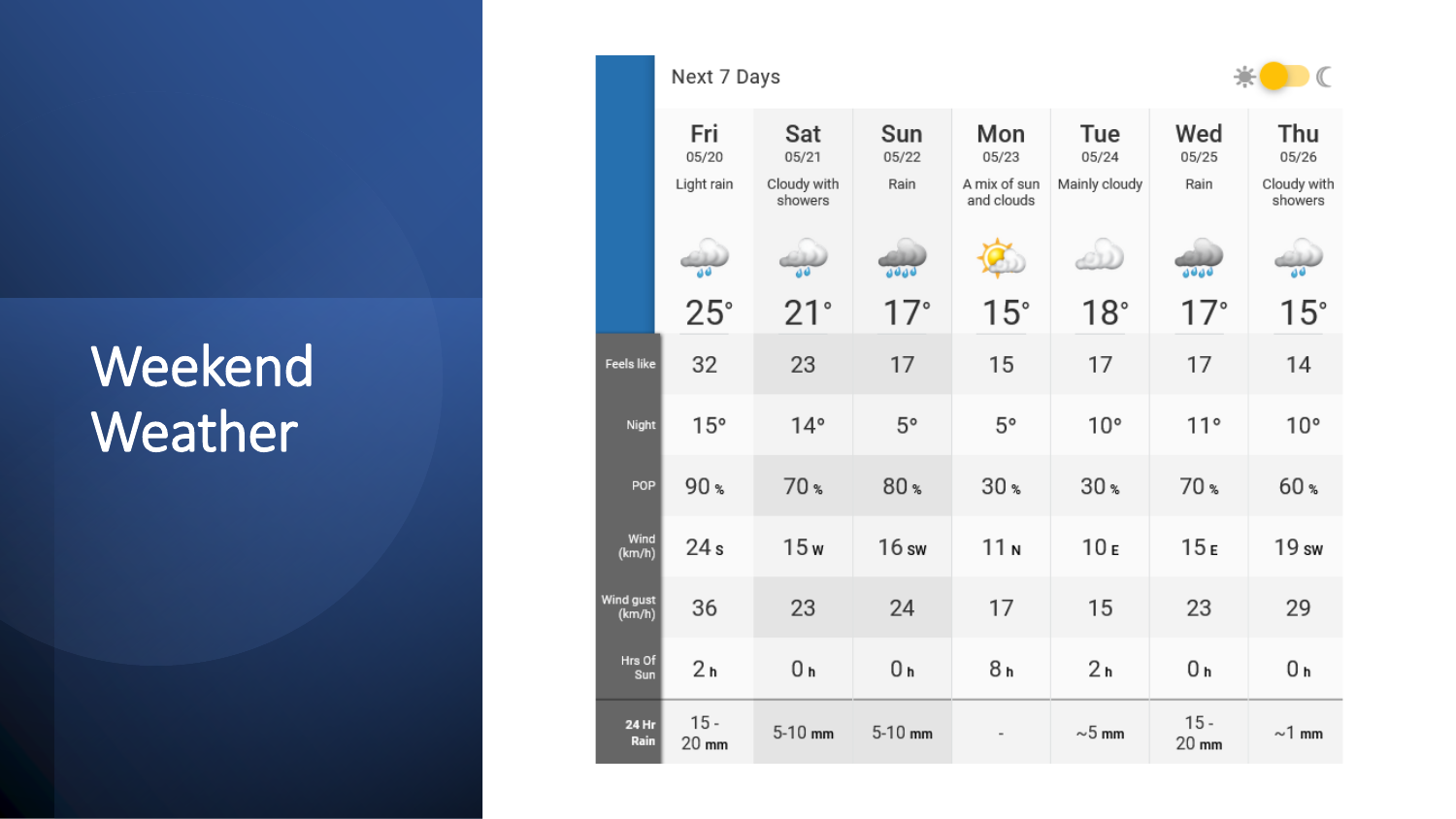### How to Sample at Deep Water Sites

- [1] hold collection bottle just under lake surface
- [2] time how long it takes for all air to escape/ bottle to fill [ x seconds]
- [3] do this once at start of season
- [4] use this time to gauge how fast to lower collection bottle to Secchi Depth
- [5] the intent is to get uniform sample of water column from surface to Secchi Depth
- [6] lower collection bottle to Secchi Depth in x seconds

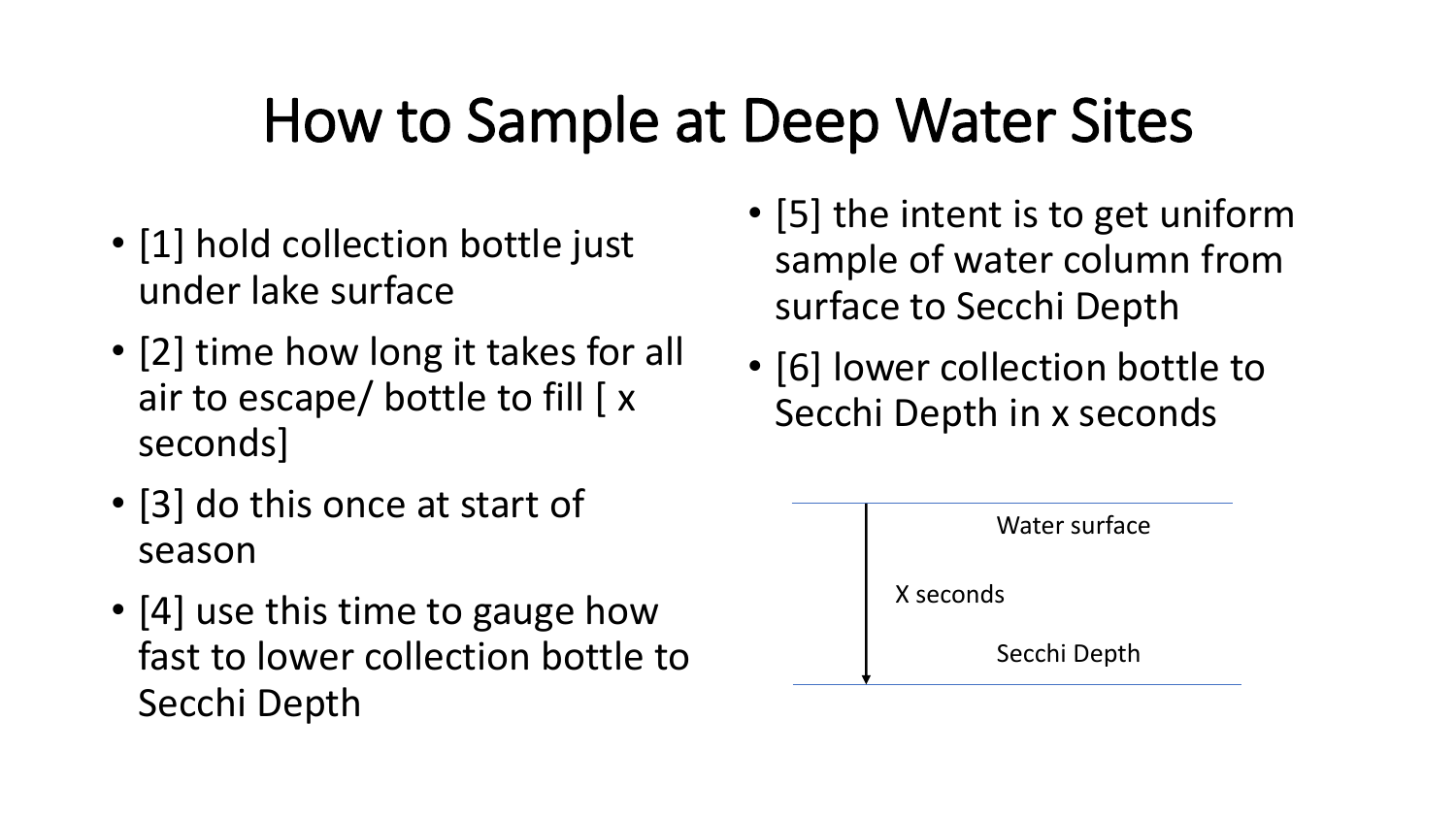#### Play sampling video

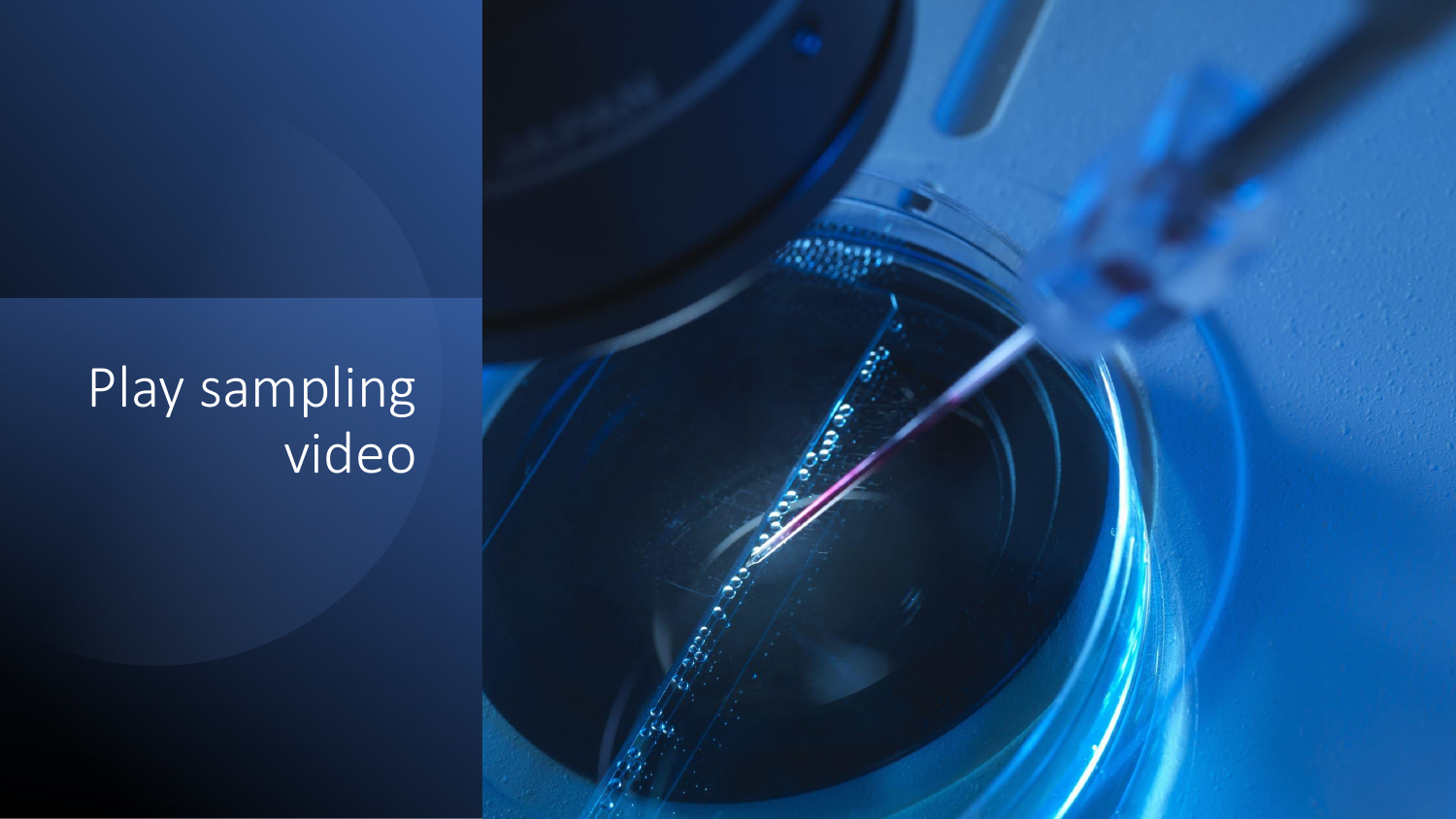

# O & A

**Presented by Chris Cragg & Jan Getson** 

**Interested in being a Volunteer,** email chelsea@mla.on.ca